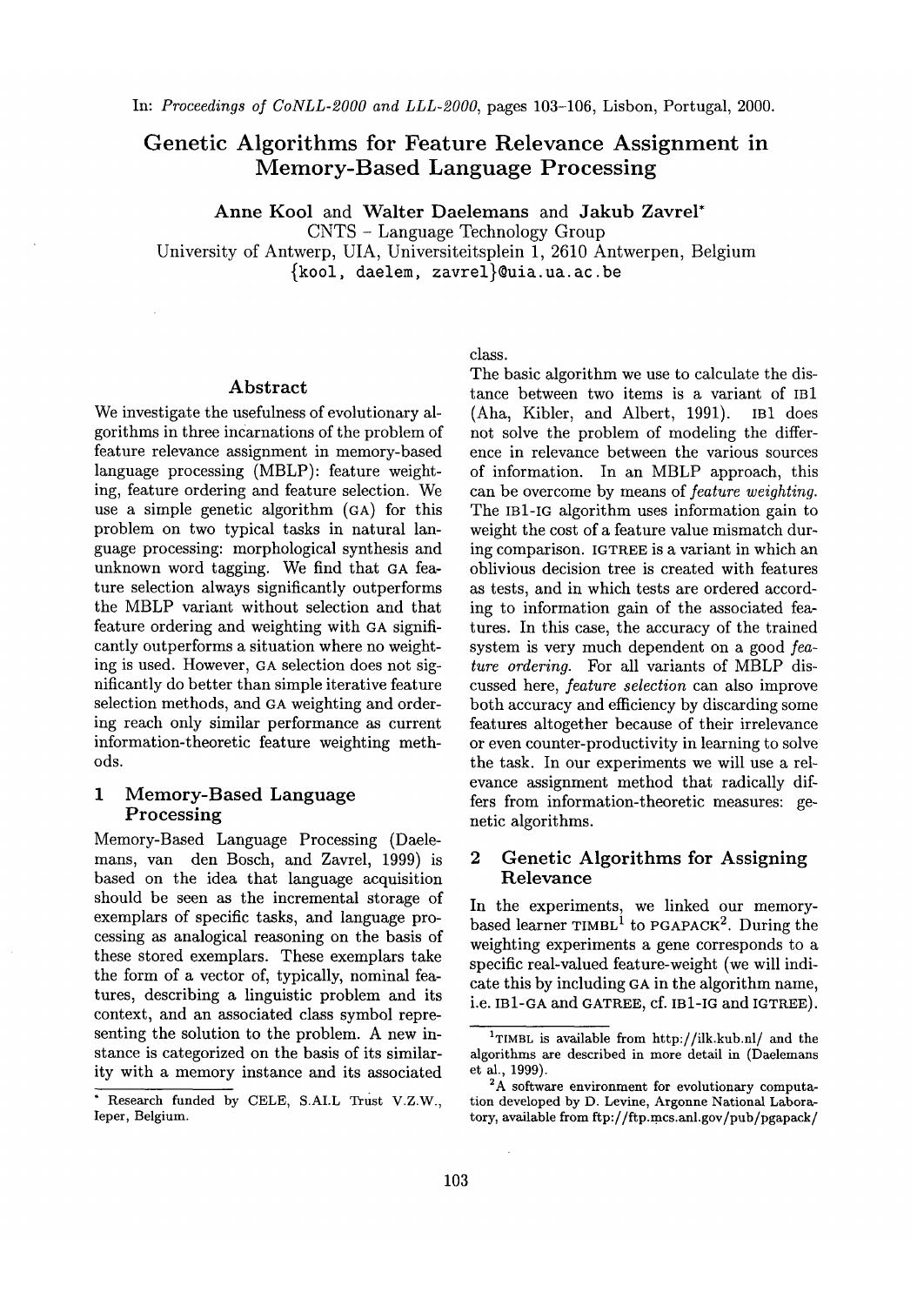In the case of selection the string is composed of binary values, indicating presence or absence of a feature (we will call this GASEL). The fitness of the strings is determined by running the memory-based learner with each string on a validation set, and returning the resulting accuracy as a fitness value for that string. Hence, both weighting and selection with the GA is an instance of a *wrapper* approach as opposed to a *filter* approach such as information gain (Kohavi and John, 1995).

For comparison, we include two popular classical wrapper methods: backward elimination selection (BASEL) and forward selection (FOSEL). Forward selection starts from an empty set of features and backward selection begins with a full set of features. At each further addition (or deletion, for BASEL) the feature with the highest accuracy increase (resp. lowest accuracy decrease) is selected, until improvement stalls (resp. performance drops).

During the morphology experiment the population size was 50, but for prediction of unknown words it was set to 16 because the larger dataset was computationally more demanding. The populations were evolved for a maximum of 200 generations or stopped when no change had occurred for over 50 generations. Parameter settings for the genetic algorithm were kept constant: a two-point crossover probability of 0.85, a mutation rate of 0.006, an elitist replacement strategy, and tournament selection.

# 2.1 Data

The first task<sup>3</sup> we consider is prediction of what diminutive suffix a Dutch noun should take on the basis of its form. There are five different possible suffix forms (the classes). There are 12 features which contain information (stress and segmental information) about the structure of the last three syllables of a noun. The data set contains 3949 such instances.

The second data set<sup>4</sup> is larger and contains 65275 instances, the task we consider here is part-of-speech (morpho-syntactic category) tagging of unknown words. The features used here are the coded POS-tags of two words before and two words after the focus word to be tagged, the last three letters of the focus word, and information on hyphenation and capitalisation. There are 111 possible classes (part of speech tags) to predict.

# 2.2 Method

We have used 10-fold-cross-validation in all experiments. Because the wrapper methods get their evaluation feedback directly from accuracy measurements on the data, we further split the trainfile for each fold into 2/3 sub-trainset and a 1/3 validation set. The settings obtained by this are then tested on the test set of that fold.

#### 2,3 Results

In Table 1 we show the results of our experiments (average accuracy and standard deviation over ten folds). We can see that applying any feature selection scheme when no weights are used (IB1) significantly improves classification performance  $(p<0.01)^5$ . Selection also improves accuracy when using the IBI-IG or IGTREE algorithm. These differences are significant on the morphology dataset  $(p<0.05)$ , but for the unknown words dataset only the difference between  $(IB1)$  and  $(IB1+GASEL)$  is significant  $(p<0.01)$ . In both cases, however, the results in Table 1 do not reveal significant differences between evolutionary, backward or forward selection.

With respect to feature weighting by means of a GA the results are much less clear: for the morphology data, the GA-weights significantly improve upon IB1, refered to as IB1-GA in the table,  $(p<0.01)$  but not IGTREE (GATREE in the table). For the other dataset OA-weights do not even improve upon IB1. But in general, those weights found by the genetic algorithm lead to comparable classification accuracy as with gain ratio based weighting. The same applies to the combination of aA-weights with further selection of irrelevant features (GATREE+GASEL).

### 2.4 The Effect of GA Parameters

We also wanted to test whether the GA would benefit from optimisation in the crossover and mutation probabilities. To this end, we used the morphology dataset, which was split into an 80% trainfile, a 10% validationfile and a heldout 10% testfile. The mutation rate was var-

<sup>3</sup>Data from the CELEX lexical data base, available on CD-ROM from the LDC, http://ldc.upenn, edu.

<sup>&</sup>lt;sup>4</sup>This dataset is based on the TOSCA tagged LOB corpus of English.

<sup>&</sup>lt;sup>5</sup>All significance tests in this paper are one-tailed paired t-tests.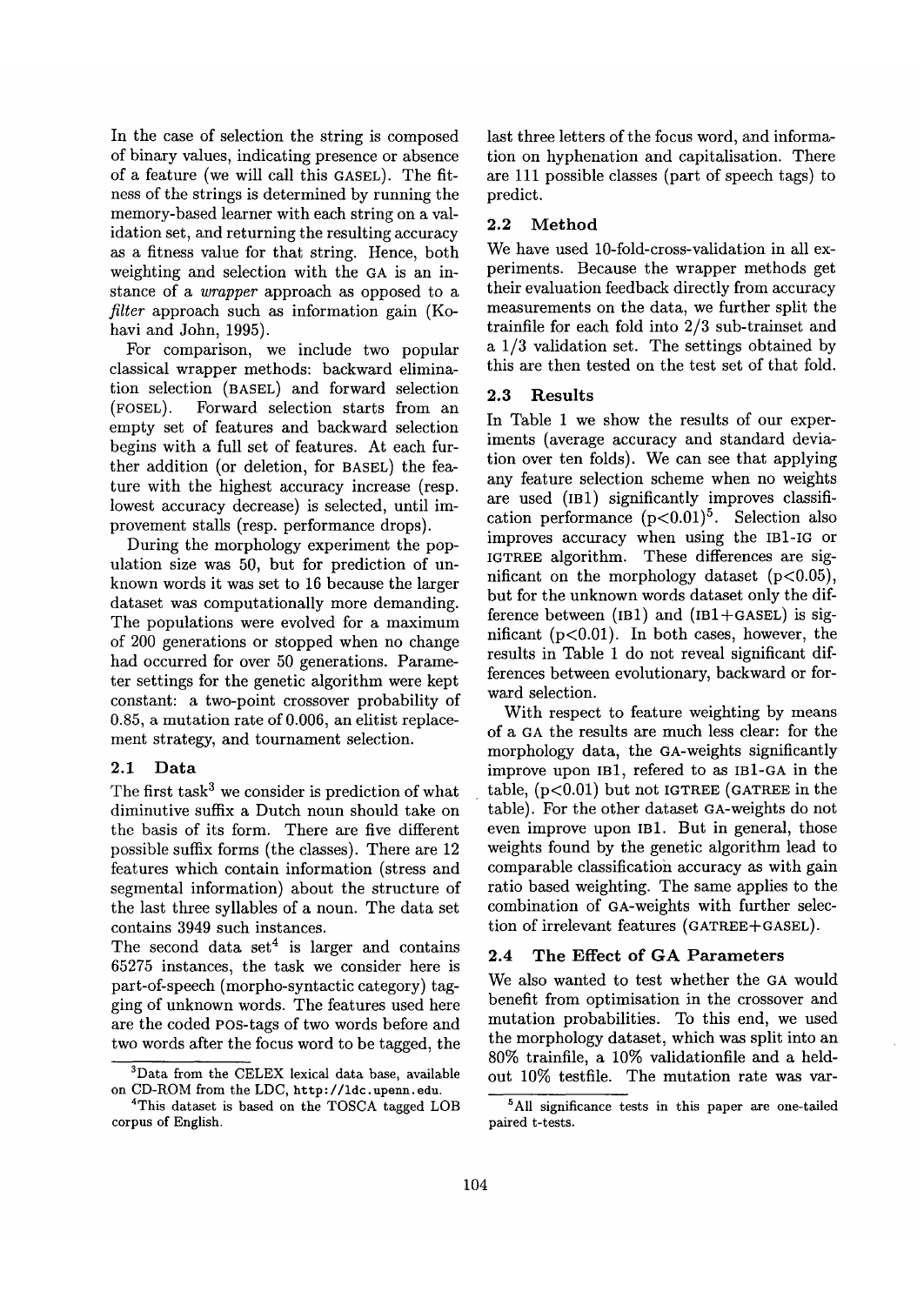| Classifier          | Morphology        | Unknown Words     |
|---------------------|-------------------|-------------------|
| 1B 1                | 87.2 $(\pm 1.6)$  | 81.7 ( $\pm$ 0.5) |
| $IB1+GASEL$         | 96.5 ( $\pm$ 1.0) | 82.8 ( $\pm$ 0.6) |
| $IB1+FOSEL$         | 96.6 $(\pm 1.1)$  | 82.9 ( $\pm$ 0.2) |
| $IB1+BASEL$         | 96.6 $(\pm 1.1)$  | 82.9 ( $\pm$ 0.2) |
| $IB1-IG$            | 96.2 ( $\pm$ 0.8) | 82.8 ( $\pm$ 0.3) |
| $IB1-IG+GASEL$      | 97.3 $(\pm 0.9)$  | 83.0 ( $\pm$ 0.3) |
| IB1-IG+FOSEL        | 97.1 ( $\pm$ 0.9) | 82.8 ( $\pm$ 0.3) |
| IB1-IG+BASEL        | 97.3 $(\pm 1.0)$  | 82.9 ( $\pm$ 0.3) |
| <b>IGTREE</b>       | 96.2 $(\pm 0.8)$  | 81.4 ( $\pm$ 0.4) |
| <b>IGTREE+GASEL</b> | 97.1 ( $\pm$ 0.9) | 81.4 $(\pm 0.4)$  |
| IGTREE+FOSEL        | 97.0 ( $\pm$ 0.9) | 81.3 ( $\pm$ 0.4) |
| IGTREE+BASEL        | 97.0 $(\pm 1.1)$  | 81.3 ( $\pm$ 0.4) |
| $IB1-GA$            | 95.6 $(\pm 1.0)$  | 81.6 ( $\pm$ 0.8) |
| IB1-GA+GASEL        | 97.0 $(\pm 1.1)$  | 82.0 $(\pm 1.2)$  |
| <b>GATREE</b>       | 96.0 ( $\pm$ 1.0) | $80.4 (\pm 1.2)$  |
| GATREE+GASEL        | 97.1 $(\pm 1.0)$  | 81.0 ( $\pm$ 0.6) |

Table 1: Accuracy  $(\pm \text{ standard deviation})$  results of the experiments. Boldface marks the best results for each basic algorithm per data set.

ied stepwise adding a value of 0.001 at each experiment, starting at a 0.004 value up to 0.01. The different values for crossover ranged from 0.65 to 0.95, in steps of 0.05. The effect of changing crossover and mutation probabilities was tested for IBl-IG+GA-selection, for IB1 with CA weighting, for IGTREE+GA-selection, and for IGTREE with GA-weight settings.

These experiments show considerable fluctuation in accuracy within the tested range, but different parameter settings could also yield same results although they were far apart in value. Some settings achieved a particularly high accuracy in this training regime (e.g. crossover: 0.75, mutation: 0.009). However, when we used these in the ten-fold cv setup of our main experiments, this gave a mean score of 97.4 ( $\pm$  0.9) for IBi-IG with CA-selection and a mean score of 97.1  $(\pm 1.1)$  for IGTREE with GA-selection. These accuracies are similar to those achieved with our default parameter settings.

# **2.5 Discussion**

Feature selection on the morphology task shows a significant increase in performance accuracy, whereas on the unknown words task the differences are less outspoken. To get some insight into this phenomenon, we looked at the average probabilities of the features that were left out

by the evolutionary algorithm and their average weights.

On the morphology task this reveals that nucleus and coda of the last syllable are highly relevant, they are always included. The onset of all three syllables is always left out. Further, in all partitions the nucleus and coda of the second syllable are left out. 6 For part-of-speech tagging of unknown words all features appear to be more or less equally relevant. Over the ten partitions, either no omission is suggested at all, or the features that carry the pos-tag of n-2 word before and the n+2 word after the focus word are deleted. This is comparable to reducing the context window of this classification task to one word before and one after the focus. The fact that all features seem to contribute to the classification when doing POS-tagging (making selection irrelevant) could also explain why the IGTREE algorithm seems to benefit less from the feature orders suggested and why the non-weighted approach IB1 already has a high score on the tagging task. The IGTREE algorithm is more suited for problems where the features can be ordered in a straightforward way because they have significantly different relevance.

# 3 Conclusions and Related Research

The issue of feature-relevance assignment is well-documented in the machine learning literature. Excellent comparative surveys are (Wettschereck, Aha, and Mohri, 1997) and (Wettschereck and Aha, 1995) or (Blum and Langley, 1997). Feature subset selection by means of evolutionary algorithms was investigated by Skalak (1994), Vafaie and de Jong (1992), and Yang and Honavar (1997). Other work deals with evolutionary approaches for continuous feature weight assignment such as Wilson and Martinez (1996), or Punch and Goodman (1993).

The conclusions from these papers are in agreement with our findings on the natural language data, suggesting that feature selection and weighting with GA's significantly outperform non-weighted approaches. Feature selection generally improves accuracy with a reduc-

 ${}^{6}$ This fits in with current theory about this morphological process (e.g. Trommelen (1983), Daelemans et al. (1997)).